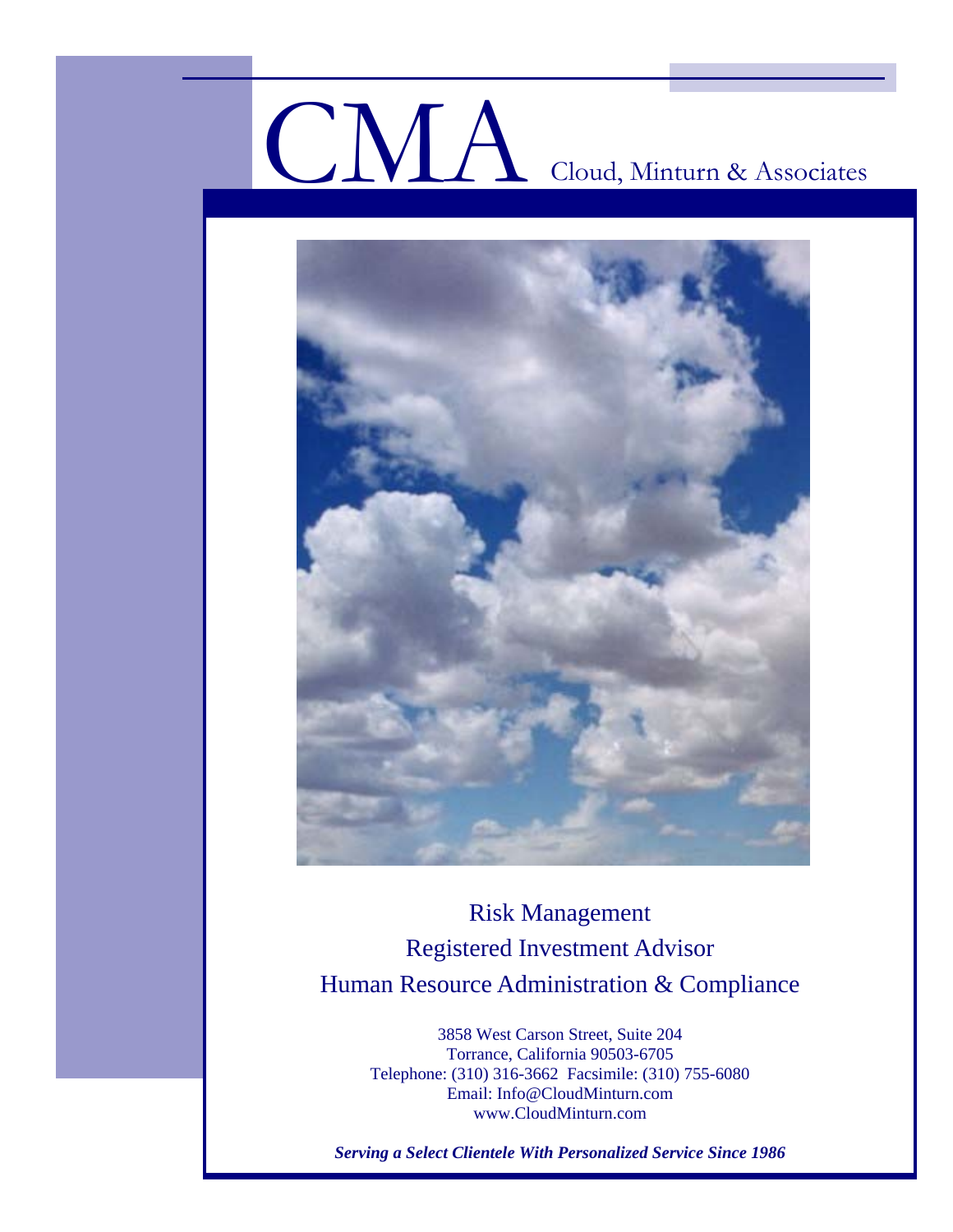

# *Mission Statement*

*It Is Our Mission* 

*To Protect Our Clients From Financial Loss,* 

*Lawsuits & Fines Through Proper Risk Management* 

*& Human Resource Administration* 

*While Keeping Them Positioned* 

*In The Most Cost Effective Programs* 

*With Stable Quality Companies.*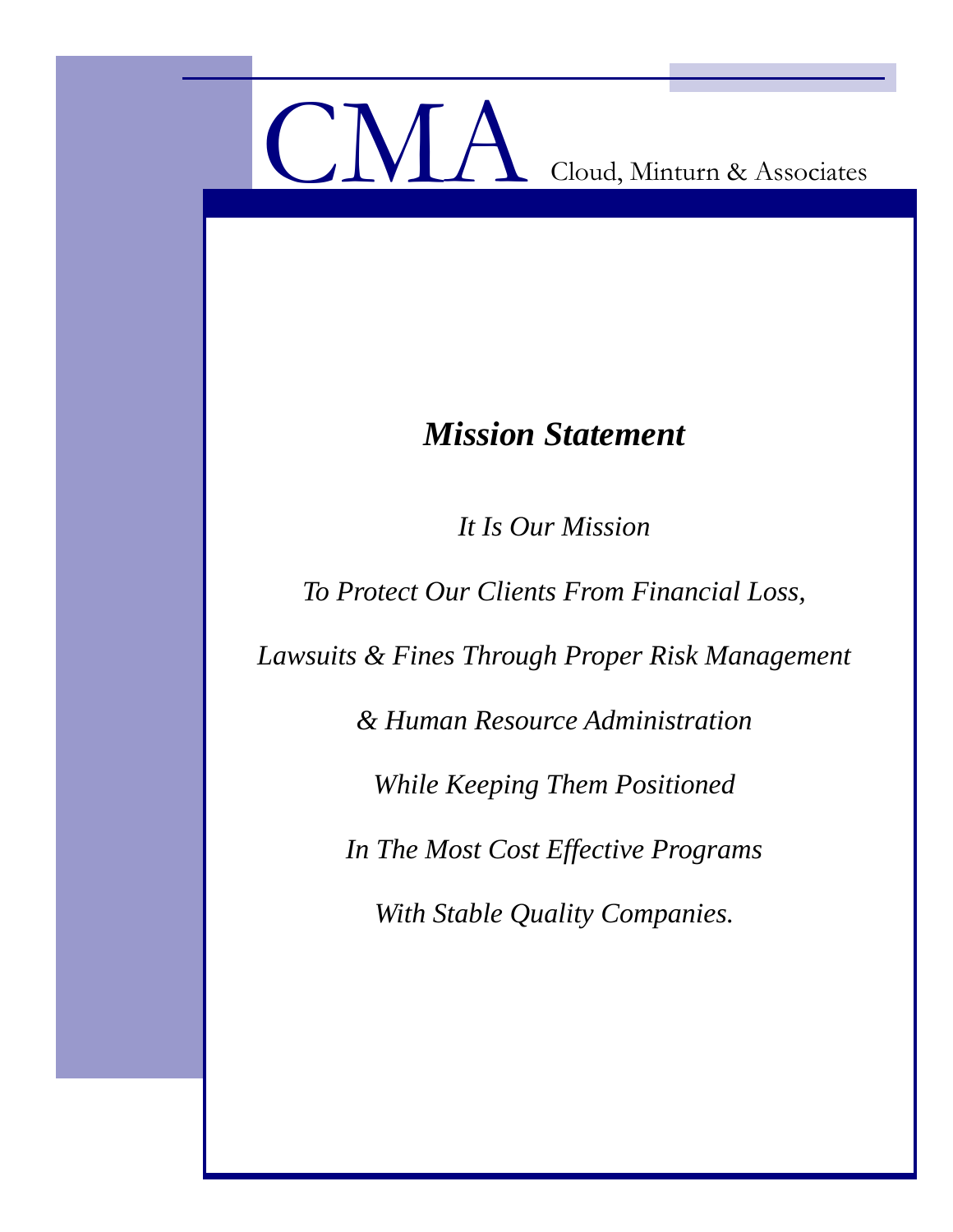# *About Cloud, Minturn & Associates*

# *Information ~ Service ~ Administration ~ Answers*

# *OBJECTIVE:*

Cloud, Minturn & Associates (CMA) helps you minimize the time you spend dealing with human resource & risk management issues and maximize the time you spend building your business. CMA pays special attention toward protecting against financial loses, lawsuits or fines for non-compliance by providing answers to technical questions and hands-on administration.

## *SERVICE:*

Customer service is something that sometimes seems to have been lost in today's fast paced world. At CMA our unparalleled dedication to service is paramount. Whether serving our clients as administrators or advocates, CMA's integrity, expertise and attention to detail have made us the "best friend" of many businesses. No challenge is too small nor any question unreasonable.

## *OUR MOTTO:*

*"An ounce of prevention is worth a pound of cure"* An old saying that is very applicable in today's Human Resource & Risk Management environment. What with changing laws and changing compliance obligations as well as the need to properly handle risk the employer needs Cloud, Minturn & Associates for that ounce of prevention.

# *BACKGROUND:*

Originally established in 1986 to help employers implement and administrate their employee benefits, we realized that this was a great service to our clients, but there was a need to go beyond just benefits. Our clients came to us with questions about hiring and termination procedures, COBRA compliance, leave of absences, the latest labor laws, workers' compensation issues, employee handbooks, illness and injury prevention programs, commercial business coverage, even business, retirement and estate planning. We felt an obligation to deliver, and an opportunity to fill a need that no one else had met. Cloud, Minturn & Associates now occupies a unique niche in the business world bringing a complete human resource & risk management back office to the employer.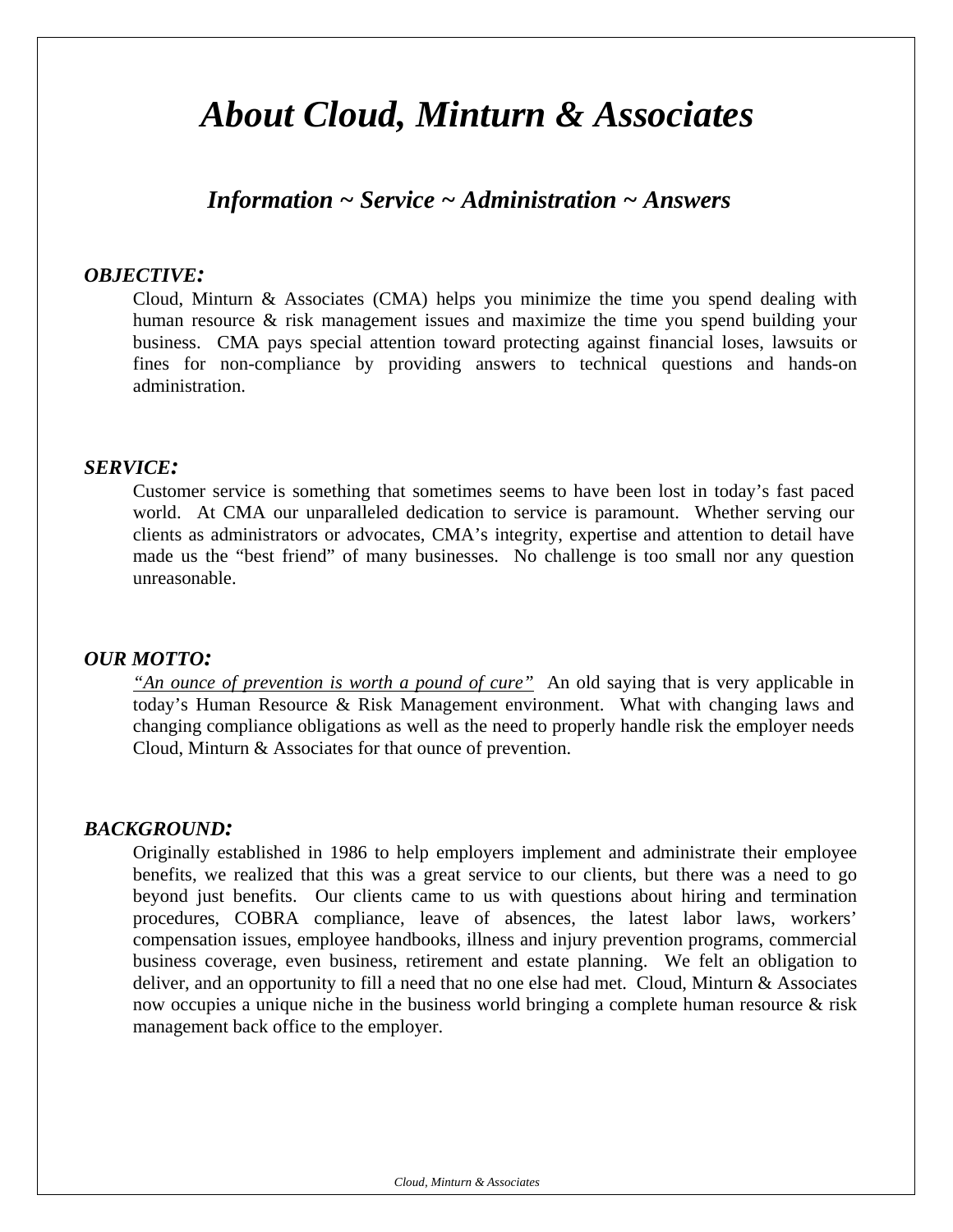*Our services can be tailored to each client's specific needs to help relieve management of the tedious time consuming tasks that accompany risk management and human resource compliance* 

*We believe that one size does not fit all and have structured our services to be selectively coordinated and merged with existing in house functions. As the needs of outsourcing change, so do our services to provide as much or as little outsourced help as requested.*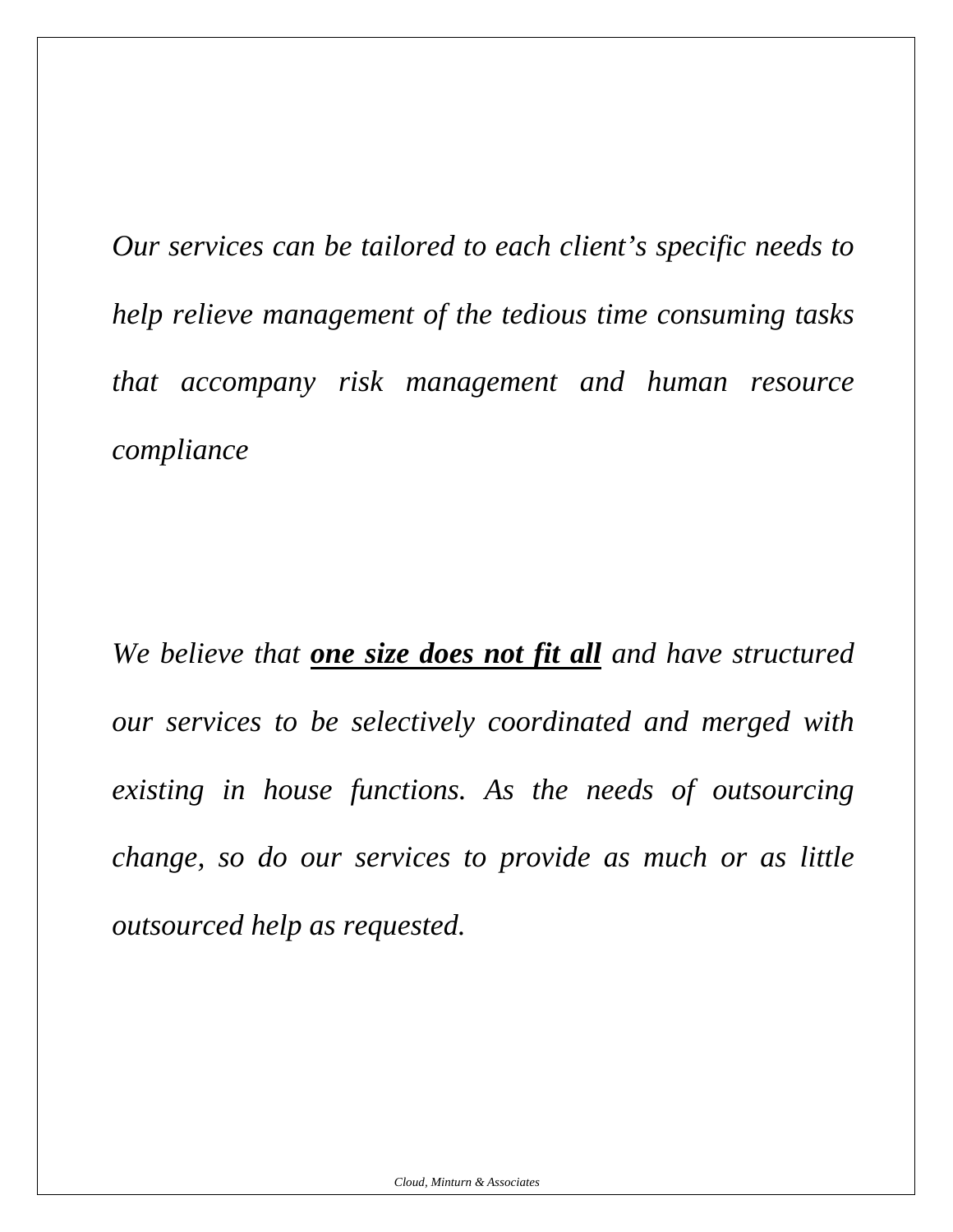# **HUMAN RESOURCE / EMPLOYEE BENEFIT ADMINISTRATION & COMPLIANCE SERVICES**

#### 

# **CAFETERIA PLAN SERVICES IRC SECTION 125 POP**

*Set-up And Administration Of Section 125 Premium Only Plan (POP). Allows Participating Employees To Pay For Qualified Benefits Through A Salary-Reduction Agreement With The Employer.*

#### ্ৰে **COBRA COMPLIANCE ADMINISTRATION**

*Full DOL Compliance Services. COBRA Notification Of Rights. COBRA Premium Invoicing. COBRA Premium Collections, COBRA Conversion Rights. A Teleconference Hotline To Utilize When You Have Questions Regarding COBRA. COBRA Participants Hot Line To Answer Any Questions. A Department With Total Dedication To Federal & State (Cal-COBRA) Compliance Regulations.*

#### **COMPLIANCE POSTERS - MANDATORY (ALL EMPLOYERS)**  $\overrightarrow{H}$

*Cloud, Minturn & Associates Keeps Your Compliance Posters Current. All Poster Sets Are Laminated And Updated Annually Unless Special Circumstances Require A Different Time Frame.*

#### **EXECUTE DISCIPLINARY & TERMINATION SUPPORT**  $\phi$

*Cloud, Minturn & Associates Is Available To Conduct On-Site Disciplinary Or Termination Meetings With The Employer And The Employee.*

#### **ELIGIBILITY VERIFICATION & TRACKING**

*We Notify You When Benefits Package Needs To Be Completed & Submitted.*

#### **EMPLOYEE BENEFIT ANALYSIS & FEASIBILITY STUDY**

*All Existing Plans Analyzed For Possible Overlap And Duplication Of Coverage Upon Installation Of Cloud, Minturn & Associates' Services. Research & Analysis For New Employee Benefit Programs Upon Request.*

#### **EMPLOYEE BENEFIT MARKET ANALYSIS**

*A Complete Market Survey Performed & Analyzed For All Plans That Cloud, Minturn & Associates Is Authorized To Administrate Upon Installation Of Our Services. Thereafter, Plans Are Analyzed Annually Or Upon Request. We Keep You Positioned In The Most Cost-Effective Medical Programs Through Constant Tracking Of All Major Plans.*

#### ) **EMPLOYEE HANDBOOK**

*Development & Installation Or Review Of Existing Handbook & Updating As Needed. Bringing Policies Into Compliance With Federal & State Regulations.* 

#### ) **EMPLOYEE HANDBOOK MAINTENANCE / SUPPORT** «

*Cloud, Minturn & Associates Monitors Changes In Labor Laws & Labor Related Court Cases. If It Concerns Your Employee Handbook, We Will Create & Ship New Pages For Replacement And/Or Insert. An Employee Notification Packet Is Also Generated For Distribution To Each Employee Notifying Them Of Changes To The Company Employee Handbook.*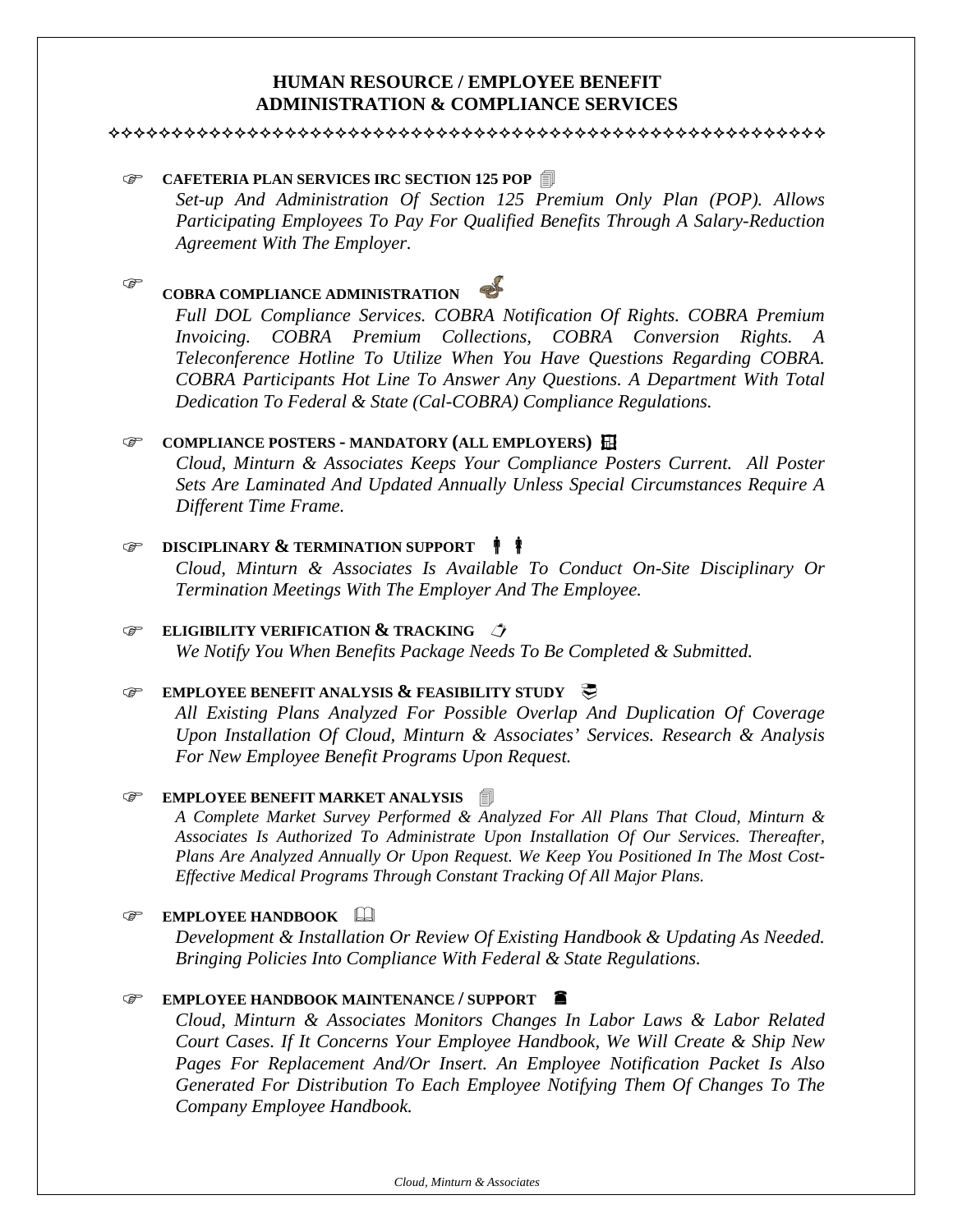# **HUMAN RESOURCE / EMPLOYEE BENEFIT ADMINISTRATION & COMPLIANCE SERVICES**

 (Continued)

# ) **EMPLOYEE PERSONNEL FILE MAINTENANCE**

*Overview, Develop And/Or Maintenance Of All Required Forms, Pamphlets & Signed Policies To Keep Files In Compliance For State & Federal Regulations, Insurance & Labor Laws.*

# ) **EMPLOYEE SUPPORT** «

*Employees And Their Families Contact Our Office, Toll-free, For Help, Regarding Explanation of Benefits, Claims Challenges, Facility Changes, Etc.* 

# ) **EMPLOYER SUPPORT** «

*A Teleconference Hotline For The Employer Regarding Billings, Claims Adjudication, Explanation of Benefits, Terminations, Additions, and Miscellaneous Questions.*

# **ENROLLMENT MEETINGS**  $\mathbf{\hat{\mathbf{F}}}$

*Initiation And Coordination Of Employee Meetings To Review Options And Answer Benefits Questions.*

# **ENROLLMENT PROCESSING**

*We Track All New Employee & New Dependent Applications For Correct Information and Coverage Effective Dates.*

# *G* **HUMAN RESOURCE COMPLIANCE FORMS MANUAL <b>A**

*Customized Forms Manual Helps You Comply With State and Federal Laws. Keep Employee Personnel Files Up To Date. Includes New Hire, Active And Termination Checklists And Custom Forms.* 

# *G* HUMAN RESOURCE COMPLIANCE HOTLINE

*A Teleconference Hotline For You Regarding Labor Law, OSHA, Workers' Compensation, Employee/Employer Related Issues.*

# **F** RETIREMENT PLAN ANALYSIS (401K) **i**

*Feasibility Analysis & Market Research We Work Closely With A Retirement Plan Administrator, QBI, LLC, To Help Develop & Implement Retirement Programs. As A Registered Investment Advisor We Can Help Determine Which Type Investment Product. Provider Will Best Fit The Needs Of The Employer & Their Employees.*

**EXEMBLE 20 AND AND OC OF EMPLOYEE COMMUNICATION WRITTEN DOCUMENTATION** *Written Communication To Employees Reviewed For Compliance With Proper Human Resource Communication Language.*

# **SEXUAL HARASSMENT PREVENTION TRAINING**

*To Ensure Compliance With The Current California Laws Regarding Sexual Harassment (AB1825). Cloud, Minturn & Associates Will Provide A Two Hour Required Training Program For Supervisors And Managers.*